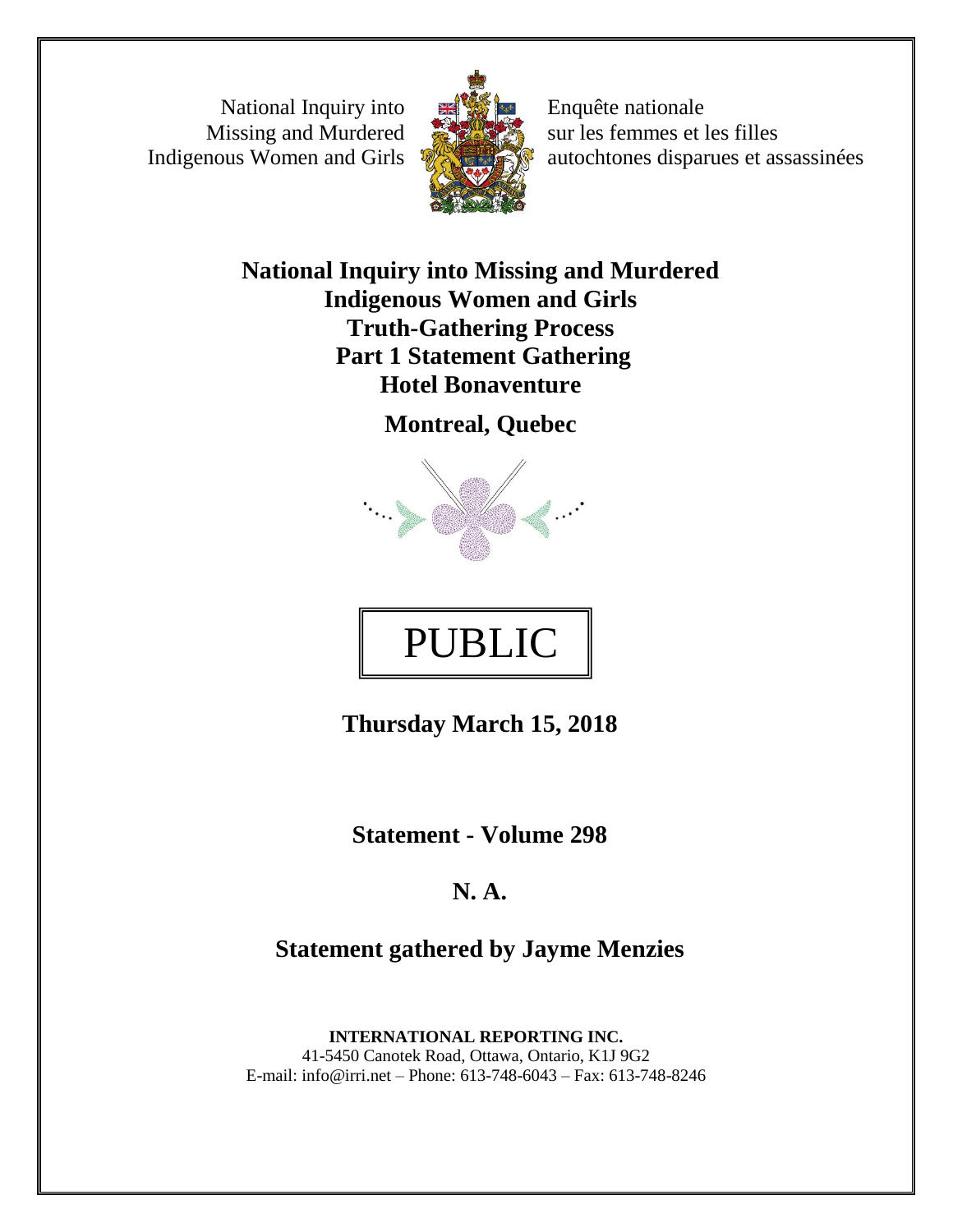**II**

## **ORDER**

Pursuant to Rule 7 of *Legal Path: Rules of Respectful Practice*, Chief Commissioner Marion Buller ordered that all names in this transcript and any related documents be rendered anonymous. The order was made November 2nd, 2018.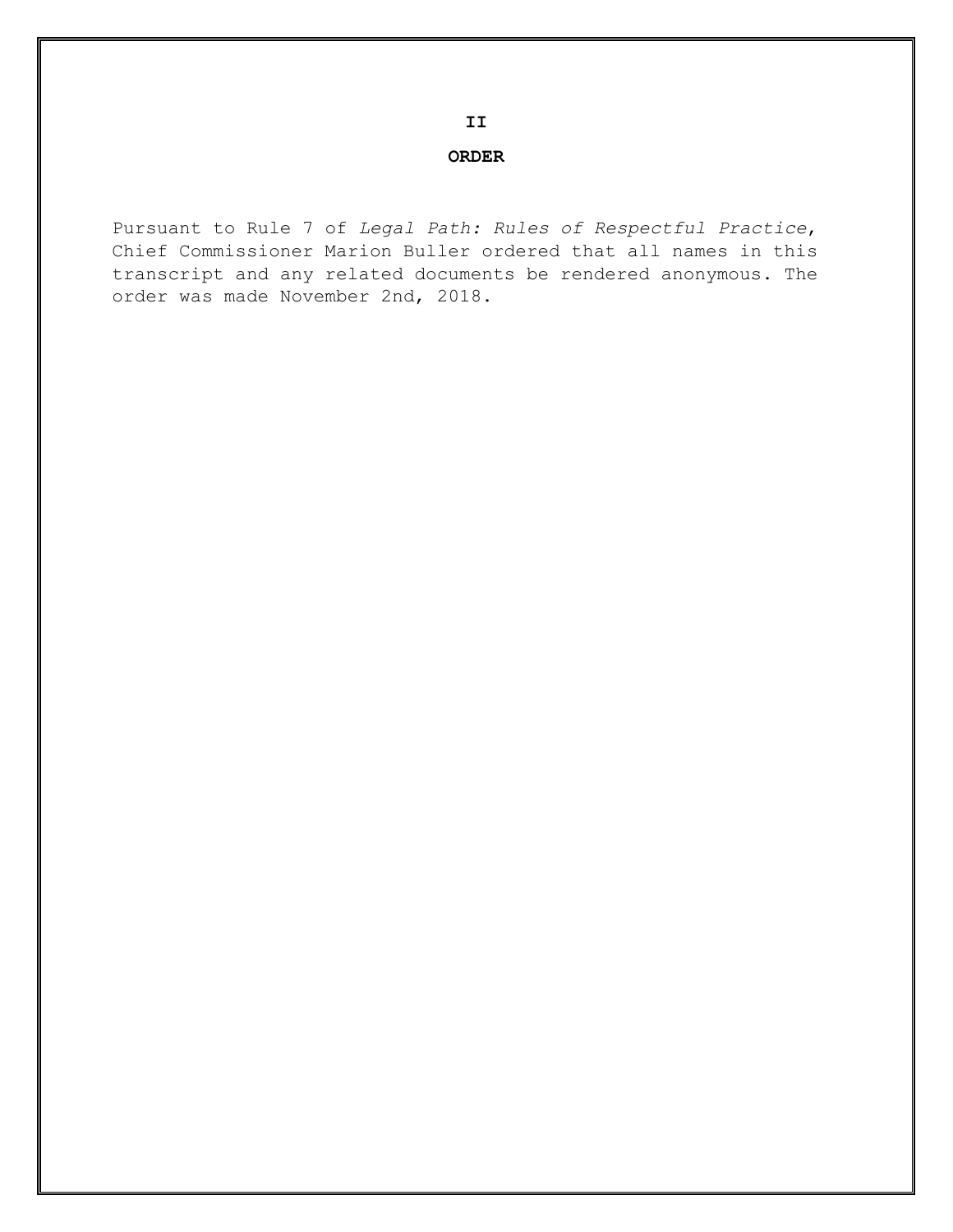## **III**

## **TABLE OF CONTENTS**

| March 15, 2018                                         |  |  |  |  |  | <b>PAGE</b> |
|--------------------------------------------------------|--|--|--|--|--|-------------|
|                                                        |  |  |  |  |  |             |
| Transcriptionist's certificate 19                      |  |  |  |  |  |             |
| Statement Gatherer: Jayme Menzies<br>Language: English |  |  |  |  |  |             |

**Documents submitted during testimony: none.**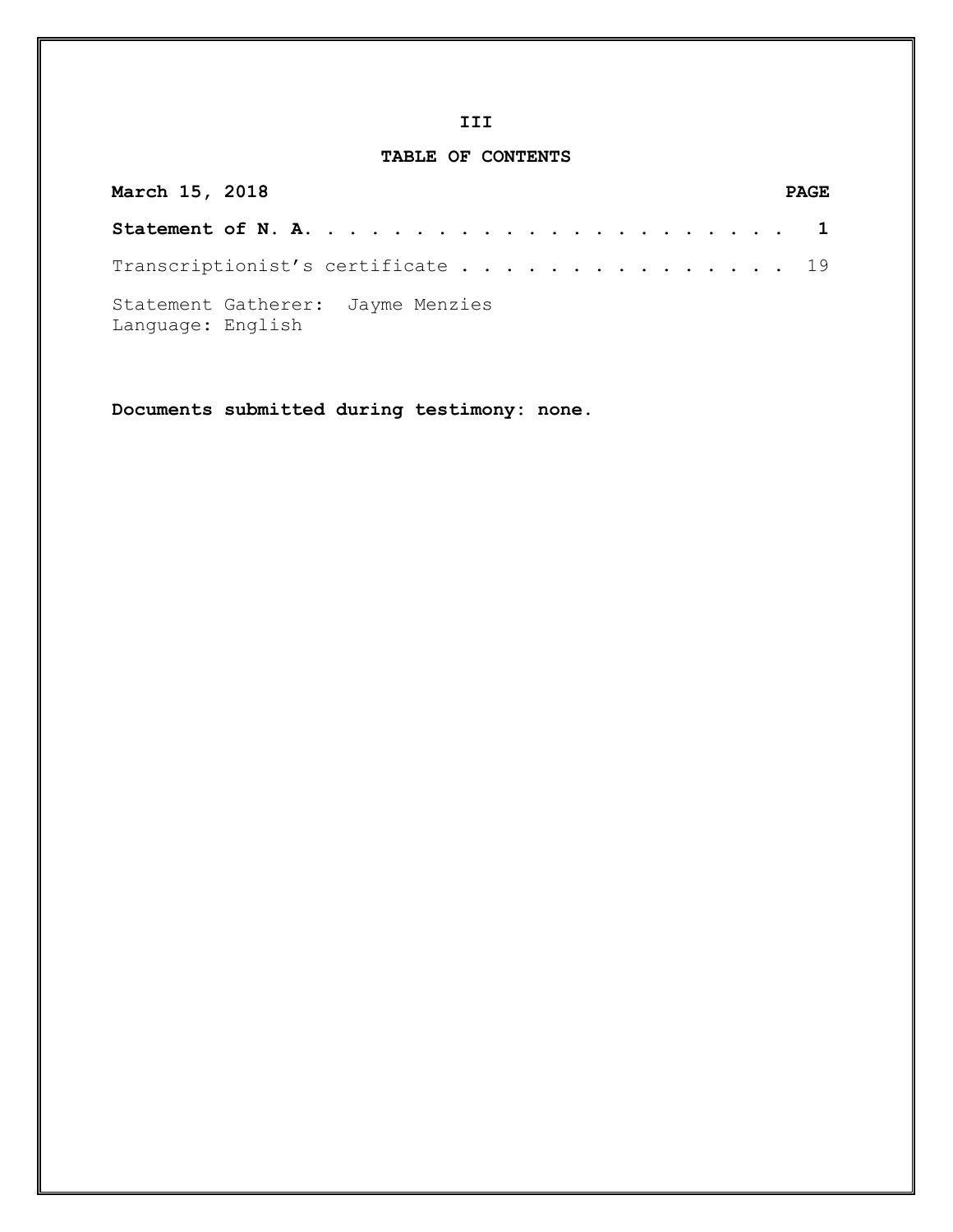**Statement – Public 1 N. A.**

 --- Upon commencing on Thursday, March 15, 2018 at 2:18 p.m. **MS. [N. A.]:** What do I start with? My name or what? **MS. JAYME MENZIES:** I'll introduce myself, and then I will ask you to introduce yourself, your name, your community, and then we can start wherever you like. Okay? **MS. [N. A.]:** Okay. **MS. JAYME MENZIES:** So first of all, my name is Jayme. I'm from Manitoba. And just for the record, 12 it's March  $15^{th}$ , and it's 2:18. 13 So now you can introduce yourself. **MS. [N. A.]:** Hello, I'm [N. A.] from [Community1]. It's in Northern Quebec. It's on the coast. Of 700 people. My parents first moved there in 1972 before people went to -- went there. So I've lived there since 1974, and I left [Community1] in 1985 for six years to be in Nunavut Region, that's in [Town1]. **MS. JAYME MENZIES:** M'hm. **MS. [N. A.]:** I got married in 1976, so 23 [date], and we had five children. We have five children, which are adults now. From the relationship I had with this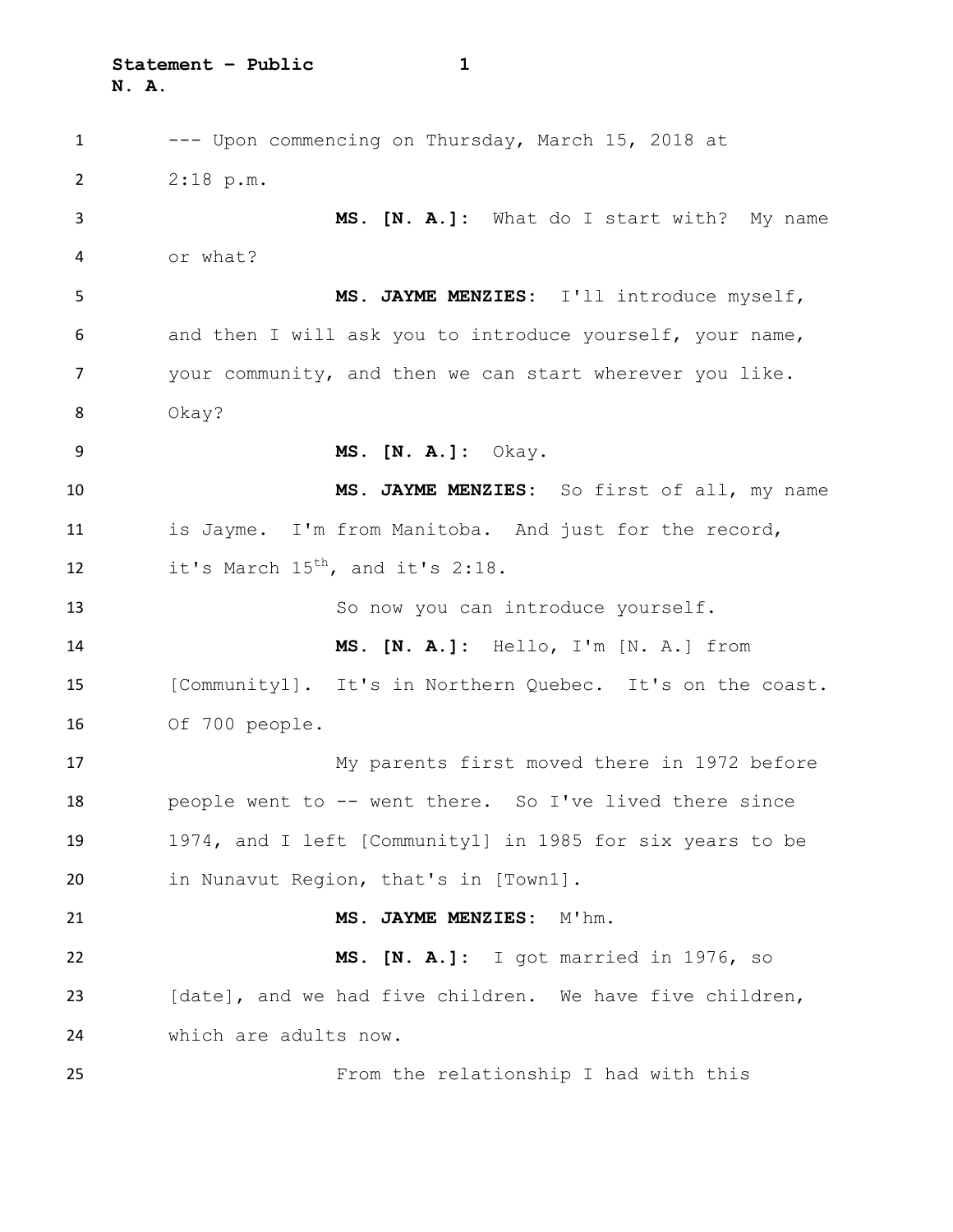**Statement – Public 2 N. A.**

 marriage was like -- it was 12 years. I went through abusive and violent relationship that I could not -- I did not think I would escape or get out of. At first, it was like there was no way out. It mostly verbal and psychological abuse. I considered in the 12 years of marriage I was in the -- I was thinking of committing suicide to get 8 out of it, and I thought it was the only way out. So I tried several times trying to harm myself and trying to run away to the land where I could never return. Nobody would know. And I've tried drowning in the river, and the river -- the water would come up here and I would just float away, which I couldn't, I don't know why. That was when I thought I would finish my life because I got tired of it. One more thing, that I went for committing suicide was I handled a rifle. I don't know, I don't remember what kind of rifle it was. I put a bullet in it and I was trying to shoot myself and the gun was just there 21 and I could just go, but I didn't. Those was -- several times I tried. I don't know why, but they never worked -- it never worked. **MS. JAYME MENZIES:** M'hm. **MS. [N. A.]:** I didn't have the strength.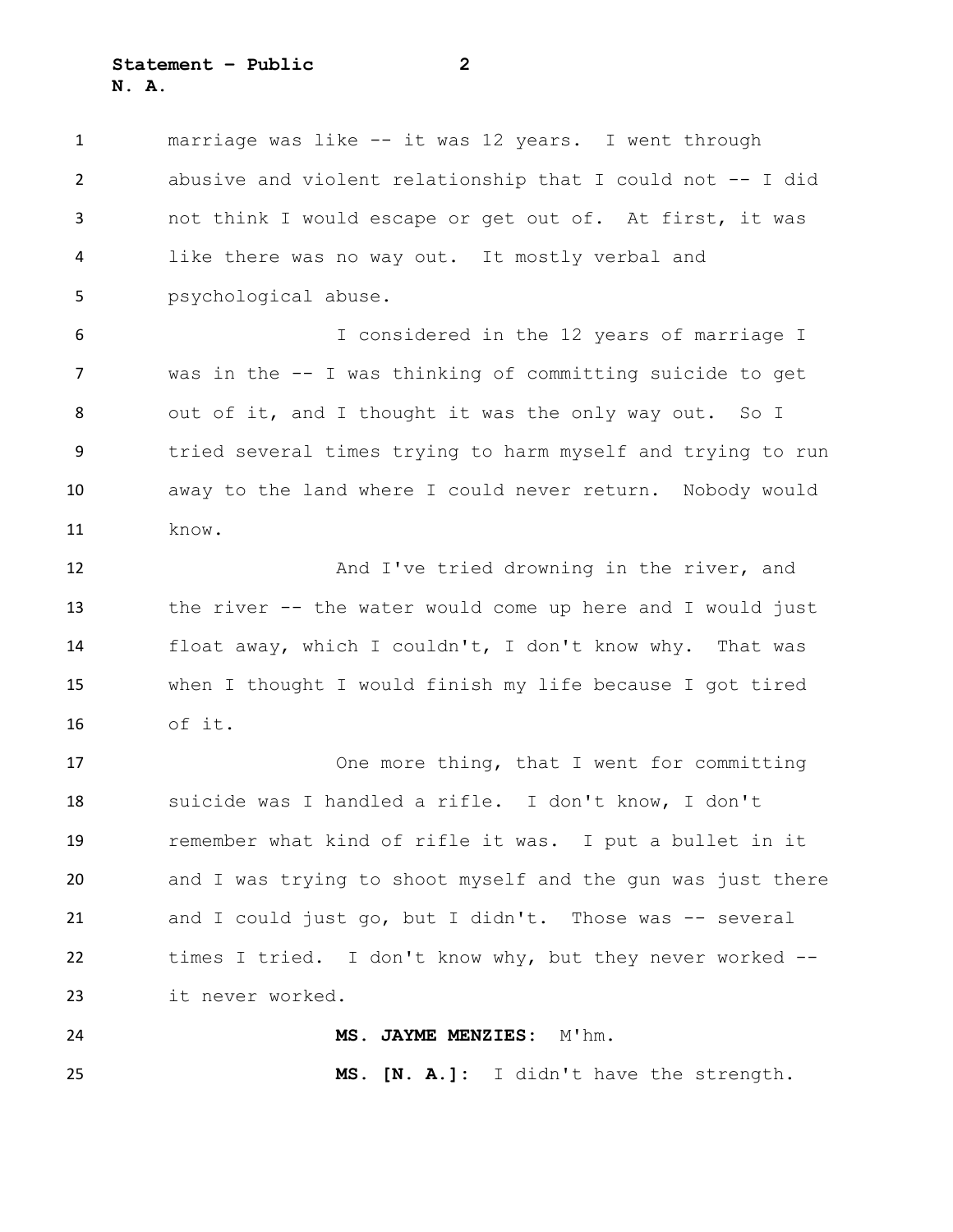**Statement – Public 3 N. A.**

 One time when I had a physical abuse for days, even a week, my husband took me to a land where there were no houses or no people. It was beside the mountain where there were a lot of big rocks. And he had a big -- very thick wood, and I was kneeling on the ground. He took off my eyeglasses, my glasses, and I was ready there for him to finish me off but he didn't. I was really ready 8 there, ready to die, just to get it over because to finish -- because I got tired.

 Why he did that to me was because several times my children and I ran from him going to shelter, women's shelter in Iqaluit about three times, three or four times. He tried to make me stop running away from him, because I had to say yes for the last time that I would never run away.

 At times, we would run away from him in the village with my children just to get safety. A lot of 18 times in the evening, sometimes he would be really angry and we could be really in fear with him.

 My children would never have called him -- my children never called him father in Inuktitut. Sometimes, I saw children calling their father and they would be playing with him or, you know, do things as a child and a father would. They never did that.

25 One time, I -- after the -- after I went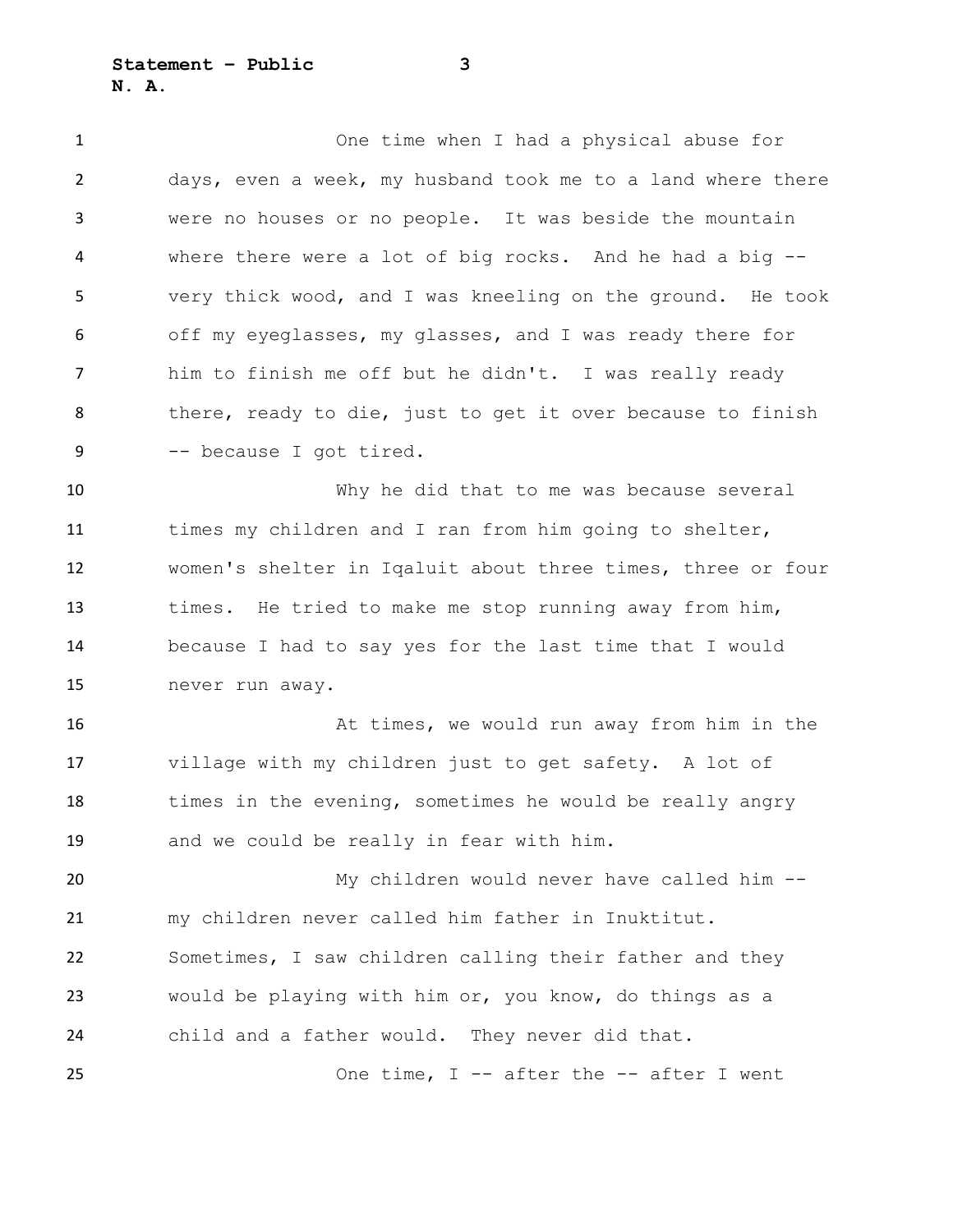**Statement – Public 4 N. A.**

 through the land which he had, a big thick wood, we returned home again and I thought he would finish me, but he didn't. He never touched me physically, but slapped -- once slapped me on the leg, asking me why, why -- his questions were why. And I had to come up with an answer. He was really abusive because he was a jealous type.

7 The judged me from the past life I had and who I went out with, and I had to answer him and he wouldn't say why. And I came up with an answer and I told him "Because I never thought you would question me like this and I cannot go back and fix them. They are my problem, not yours, so you don't even have to mention them, you know." And he stopped.

 After 12 years of violence and abuse relationship, I ran away again. I saw the police. They came. I was on my way somewhere to escape, and I saw them. They were -- I saw someone driving a truck, and I said to him to tell the police I'm here and I need them. So they came. And the police took me somewhere safe and I -- they 20 told me, because they knew, if you ever go back again then he'll kill you, and they can't come by, that's it.

 So I went back home to [Community1] from [Town1] in 1990, and I never returned. I said that's it. My kids and I went there because we never wanted to go back.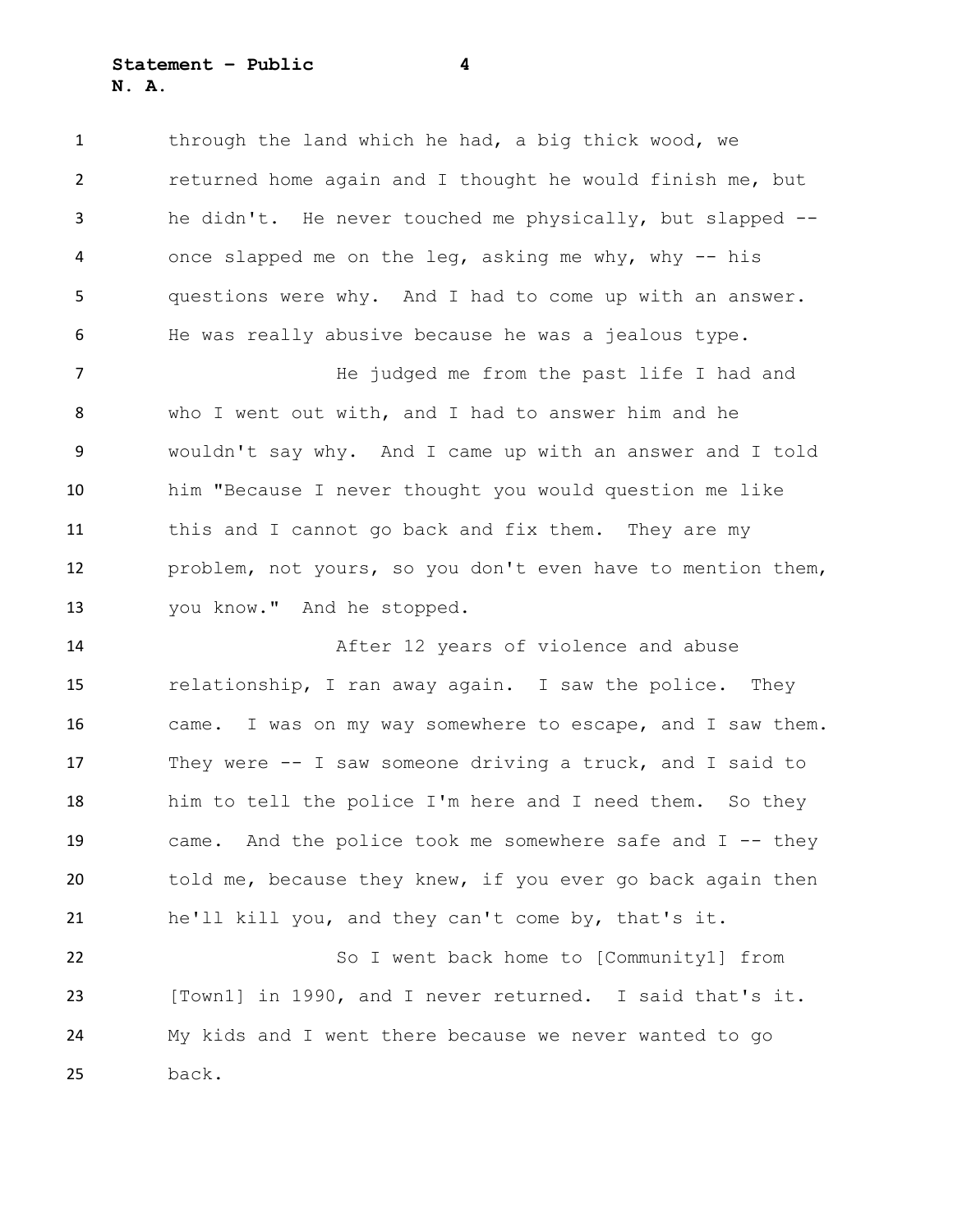**Statement – Public 5 N. A.**

 **MS. JAYME MENZIES:** So you escaped with your kids? **MS. [N. A.]:** Yes. They came after me. **MS. JAYME MENZIES:** Oh. **MS. [N. A.]:** I escaped first and then I think weeks after that they came back. 7 So I went on. I filed for divorce on my own in 1994. But it came to my mind that we had no alimony or child support, anything at all like that from the father. He never helped us in any way. And I kept telling myself where were when I needed them. Now they can have help like that. To do -- up to this day, I never had help from him. Otherwise, I never wanted anything to do with him anymore. So I -- I thought I lost hope, but I can see that there is hope. I have tried committing suicide but 16 they never worked because there was hope. I thought there were no hope anymore. From other things that he has done was that he has raped my sister, who was taking care of my two kids when I was away for our third child. She was babysitting 21 them. She was just a teenage girl. And that was when I got really feared with my mother. I was really scared. I was really angry. I was really -- I wish my sister would not have gone through this. It's like I wouldn't mind telling about it because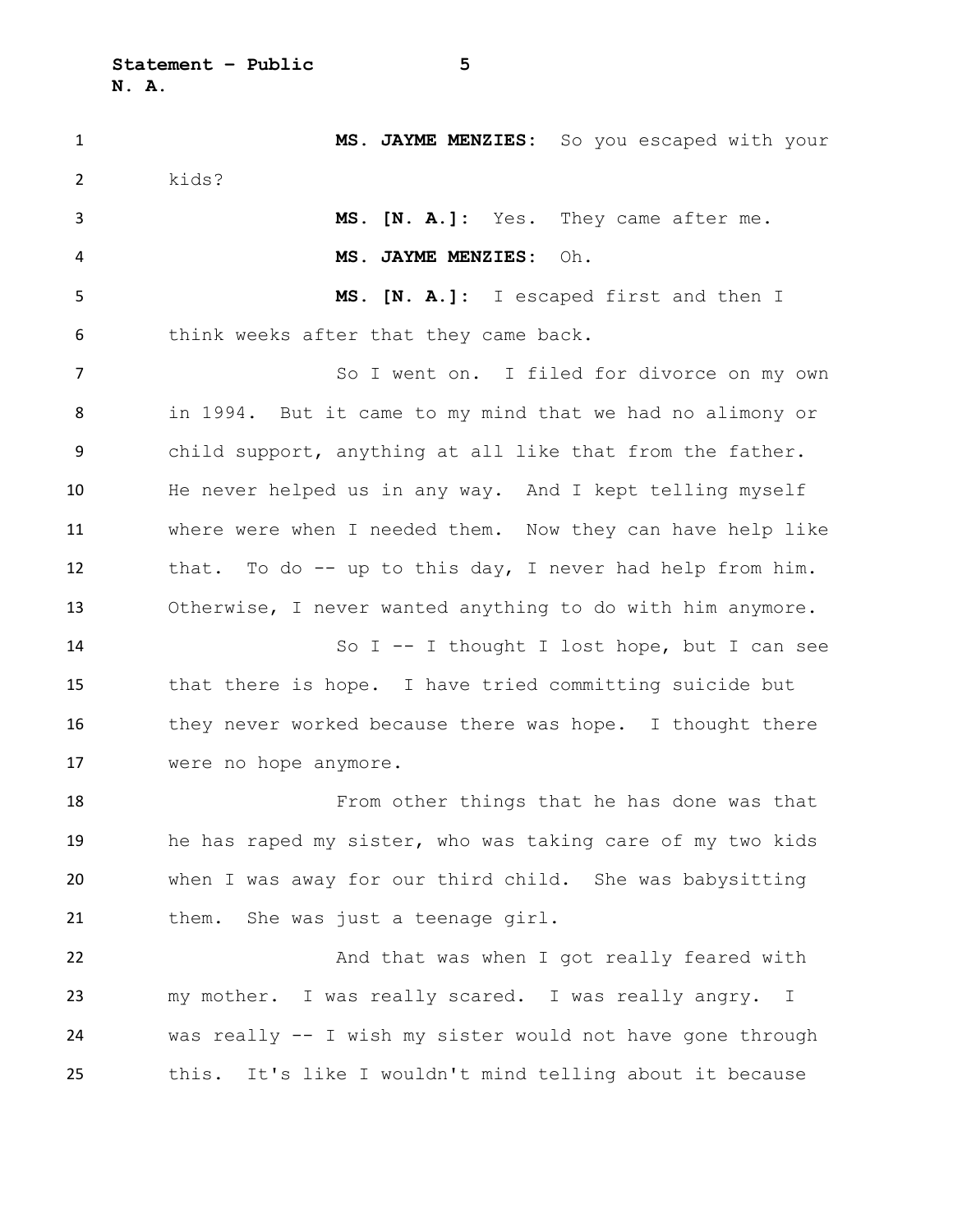**Statement – Public 6 N. A.**

 it's something that he had destroyed all of our lives up to 2 this date.

 I've had difficulties living on my own with my children, having to raise them and having to support 5 them with no other support, and I have worked, I have made my way just trying to live. So I did up to this date. 7 I have grandchildren now, and we are just

 doing fine, but in some ways, I have -- I never had any support trying to raise my children. They are grownups now, they became teenagers and then adults. Up to this day I have difficulties trying to -- doing on my own.

 So my daughter lives here in Montreal. So she doesn't want to do anything with her father. She won't say who is he, because he -- she is really angry at him. So she's still saying that I would never want to see him, I don't want to see him, I don't want to talk to him. It goes for me too today.

18 So now I have nothing to do with the father, and I -- I'm doing okay. But in some ways, I'm not doing okay because I need -- I tried to be in a relationship but it didn't work so there are some other ways that really are not going the way I think they would. So that's it.

 **MS. JAYME MENZIES:** Do you feel like you have a hard time trusting men now? Is that part of the…? **MS. [N. A.]:** No. Well, I did in the first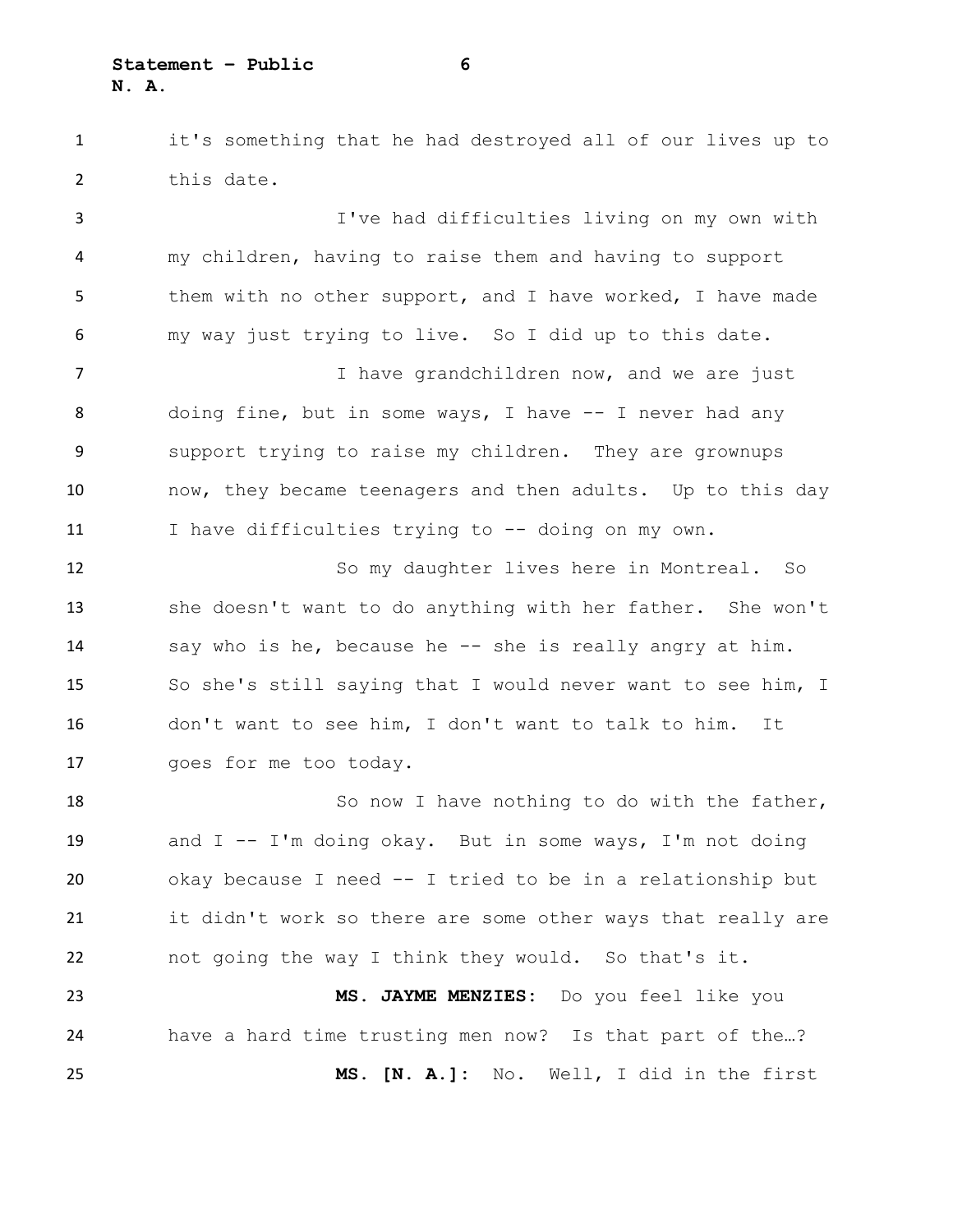**Statement – Public 7 N. A.**

1 10 years I left the father. No. 2 MS. JAYME MENZIES: What sort of  $-$  you said you had no support raising your kids when you were -- when you went back to Quebec. What kind of supports would have helped you? What did you need? **MS. [N. A.]:** I tried looking for jobs. I 7 tried -- my family -- all I want to say, were -- kept with the father. **MS. JAYME MENZIES:** Oh. **MS. [N. A.]:** Because I lived in Nunavut at 11 that time, and my mail went there and he had access to it, the family allowances. And I had nothing. So my parents supported us all the -- I think -- almost -- I think a year. **MS. JAYME MENZIES:** Were there any women's organizations or anything like that in Quebec for you after you left Nunavut? No? **MS. [N. A.]:** No. No support from any other women. They would just think that I make it wrong. Like getting separated. They were really against that. **MS. JAYME MENZIES:** Right. **MS. [N. A.]:** Yes. **MS. JAYME MENZIES:** Right. When you were married and living in Nunavut, you were in [Town1] --- **MS. [N. A.]:** Yes.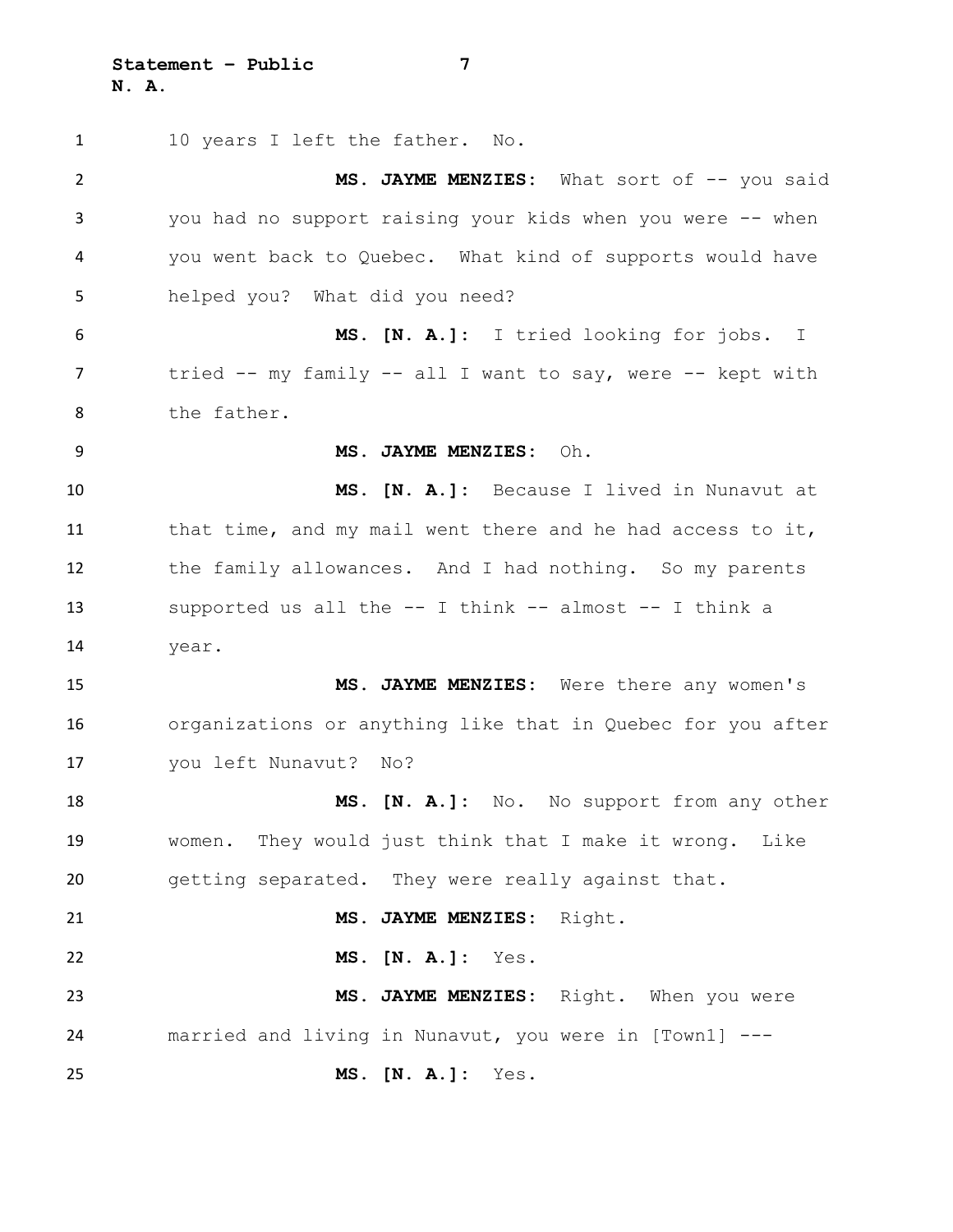| $\mathbf{1}$   | MS. JAYME MENZIES: --- [Town1]? And you          |
|----------------|--------------------------------------------------|
| $\overline{2}$ | went all the way to the Iqaluit women's shelter? |
| 3              | MS. [N. A.]: Yes.                                |
| 4              | MS. JAYME MENZIES: How far was that?             |
| 5              | MS. [N. A.]: By airplane.                        |
| 6              | MS. JAYME MENZIES: With your kids by             |
| 7              | airplane?                                        |
| 8              | MS. [N. A.]: Yes.                                |
| 9              | MS. JAYME MENZIES: Did you do that more          |
| 10             | than once?                                       |
| 11             | MS. [N. A.]: What's that?                        |
| 12             | MS. JAYME MENZIES: Did you do that more          |
| 13             | than once or just one time?                      |
| 14             | MS. [N. A.]: Yeah, more than once.               |
| 15             | MS. JAYME MENZIES: Was that the closest          |
| 16             | women's shelter?                                 |
| 17             | MS. [N. A.]: Yes.                                |
| 18             | MS. JAYME MENZIES:<br>Oh.                        |
| 19             | MS. [N. A.]: Yes.                                |
| 20             | MS. JAYME MENZIES: There wasn't anything         |
| 21             | like that in [Town1]?                            |
| 22             | MS. [N. A.] : No.                                |
| 23             | MS. JAYME MENZIES: Do you know if there is       |
| 24             | now?                                             |
| 25             | MS. [N. A.]: I don't know.                       |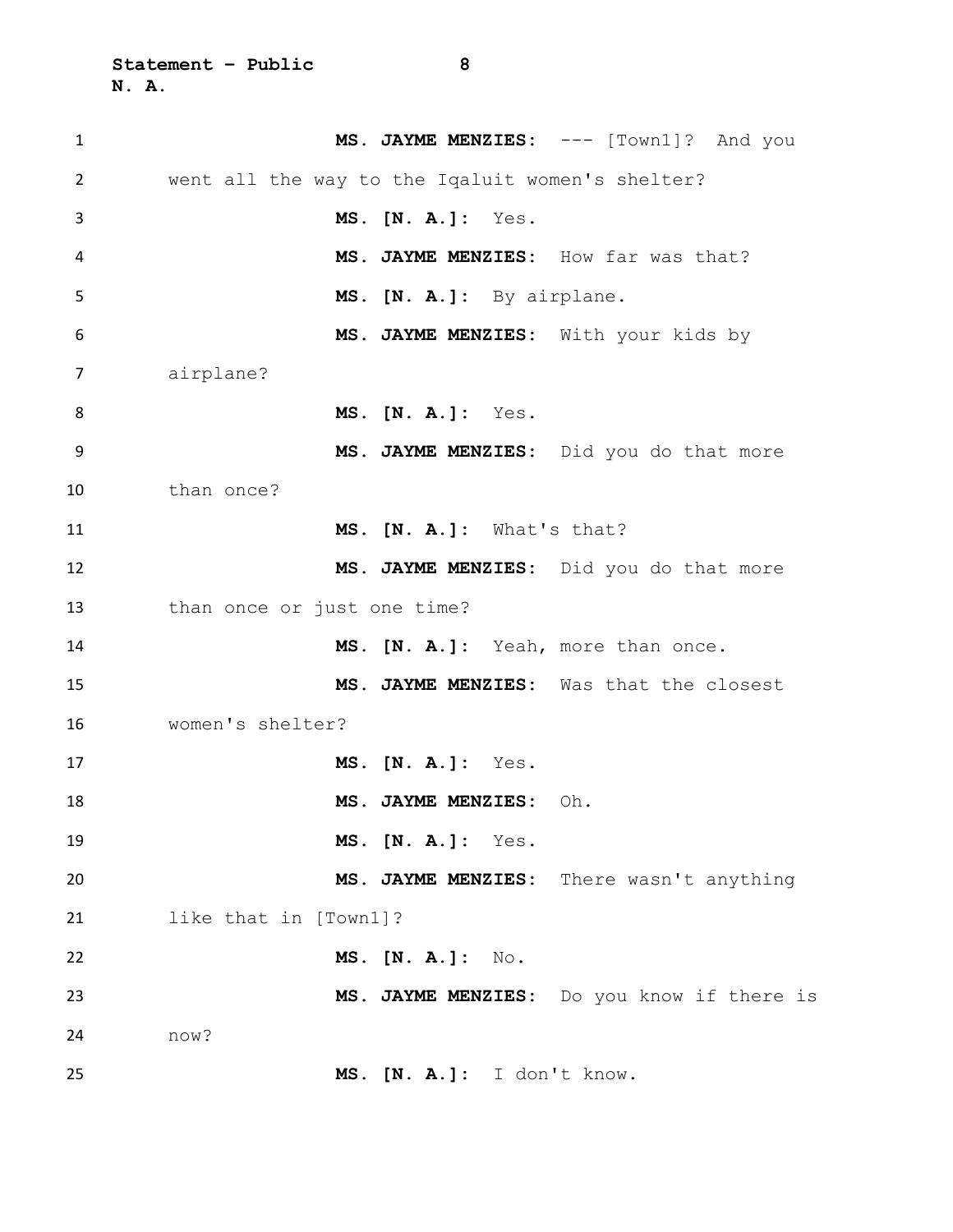**Statement – Public 9 N. A.**

| $\mathbf{1}$   | MS. JAYME MENZIES: Yeah.                                    |
|----------------|-------------------------------------------------------------|
| $\overline{2}$ | MS. [N. A.]: Probably there is, I think.                    |
| 3              | MS. JAYME MENZIES: Do any of your kids have                 |
| 4              | a relationship with their father?                           |
| 5              | MS. [N. A.]: Yes, they do.                                  |
| 6              | MS. JAYME MENZIES: Yeah. Just not your one                  |
| 7              | daughter?                                                   |
| 8              | MS. [N. A.]: Not the youngest one, no.                      |
| 9              | MS. JAYME MENZIES: Okay.                                    |
| 10             | MS. [N. A.]: There are other ways that --                   |
| 11             | other things that my daughters went through. They went      |
| 12             | through child sexual abuse before -- after we left the      |
| 13             | father. I mean, one of them have. I don't think they want   |
| 14             | me to talk about it. So ---                                 |
| 15             | MS. JAYME MENZIES: Okay.                                    |
| 16             | MS. [N. A.]: So I'll just leave it there.                   |
| 17             | MS. JAYME MENZIES: Okay. Is there any ---                   |
| 18             | MS. [N. A.]: There are other women who have                 |
| 19             | been talking to me before, though. They want to get out of  |
| 20             | a relationship but they cannot. There are some women who    |
| 21             | have talked to me about it. And I keep telling them that I  |
| 22             | don't want to be blamed for what -- if they have been -- if |
| 23             | they went through separation or something like that ---     |
| 24             | MS. JAYME MENZIES:<br>Yeah.                                 |
| 25             | MS. $[N. A.]$ : --- because I'm not an                      |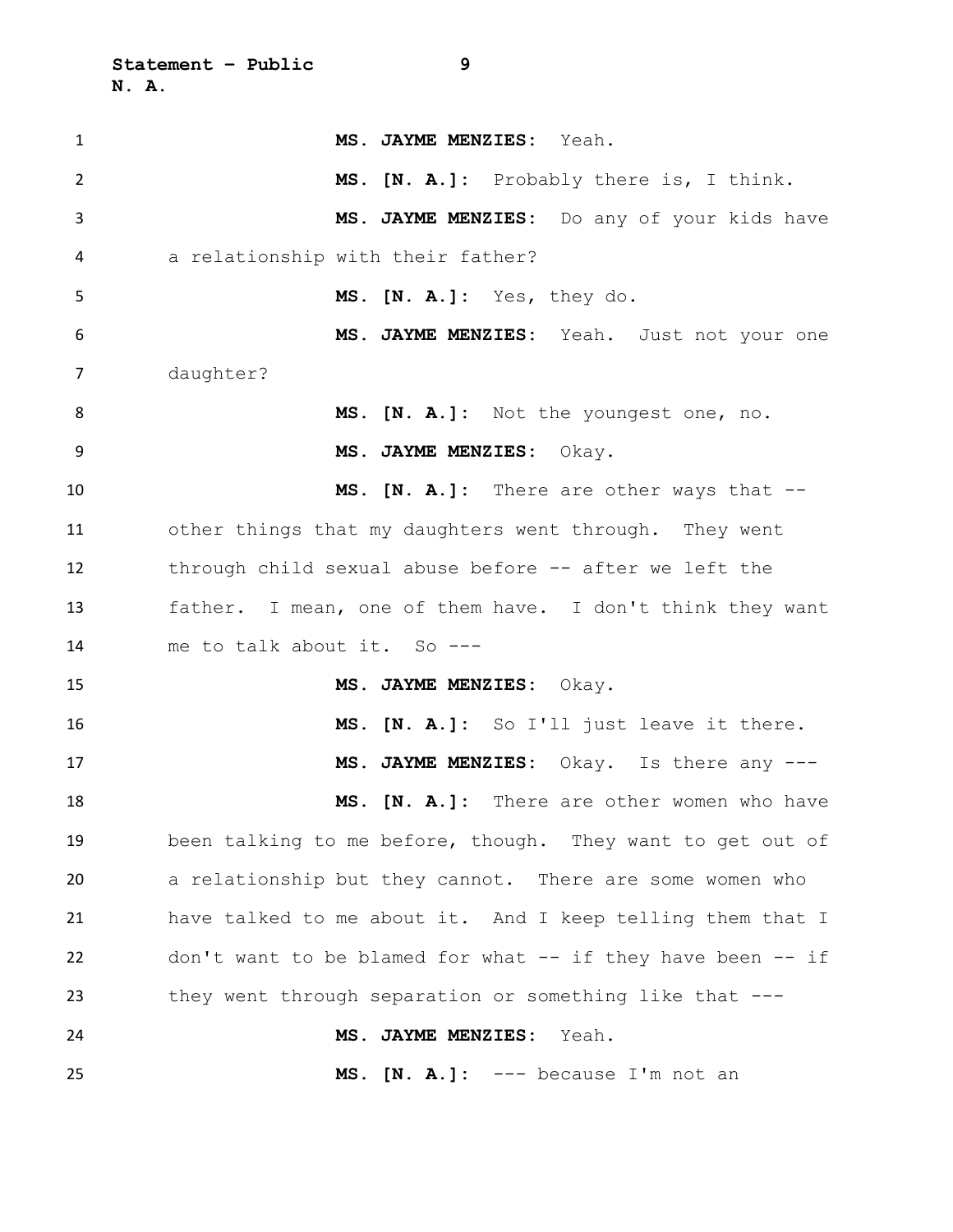example. **MS. JAYME MENZIES:** M'hm. **MS. [N. A.]:** I'm not an example. **MS. JAYME MENZIES:** Right. Yeah. We don't have to talk about this, but did your former husband, did he go through anything in his life that do you think led him to be abusive? **MS. [N. A.]:** Yes. He told me before. **MS. JAYME MENZIES:** Okay. So he had his own trauma that he was dealing with? **MS. [N. A.]:** Yes. And he took out on me -- **MS. JAYME MENZIES:** Yeah. **MS. [N. A.]:** --- all those years. I was (inaudible) of how other children has their father with them when my children don't. And I used to be blame the 17 abusers, he went through that. If he -- they didn't abuse him they would have a father. **MS. JAYME MENZIES:** M'hm. Yeah. Are there any resources for the men in Nunavut or [Town1]? **MS. [N. A.]:** I don't know about that. I don't really know about that. **MS. JAYME MENZIES:** Yeah. **MS. [N. A.]:** Because they're in Nunavut, and then in Nunavik.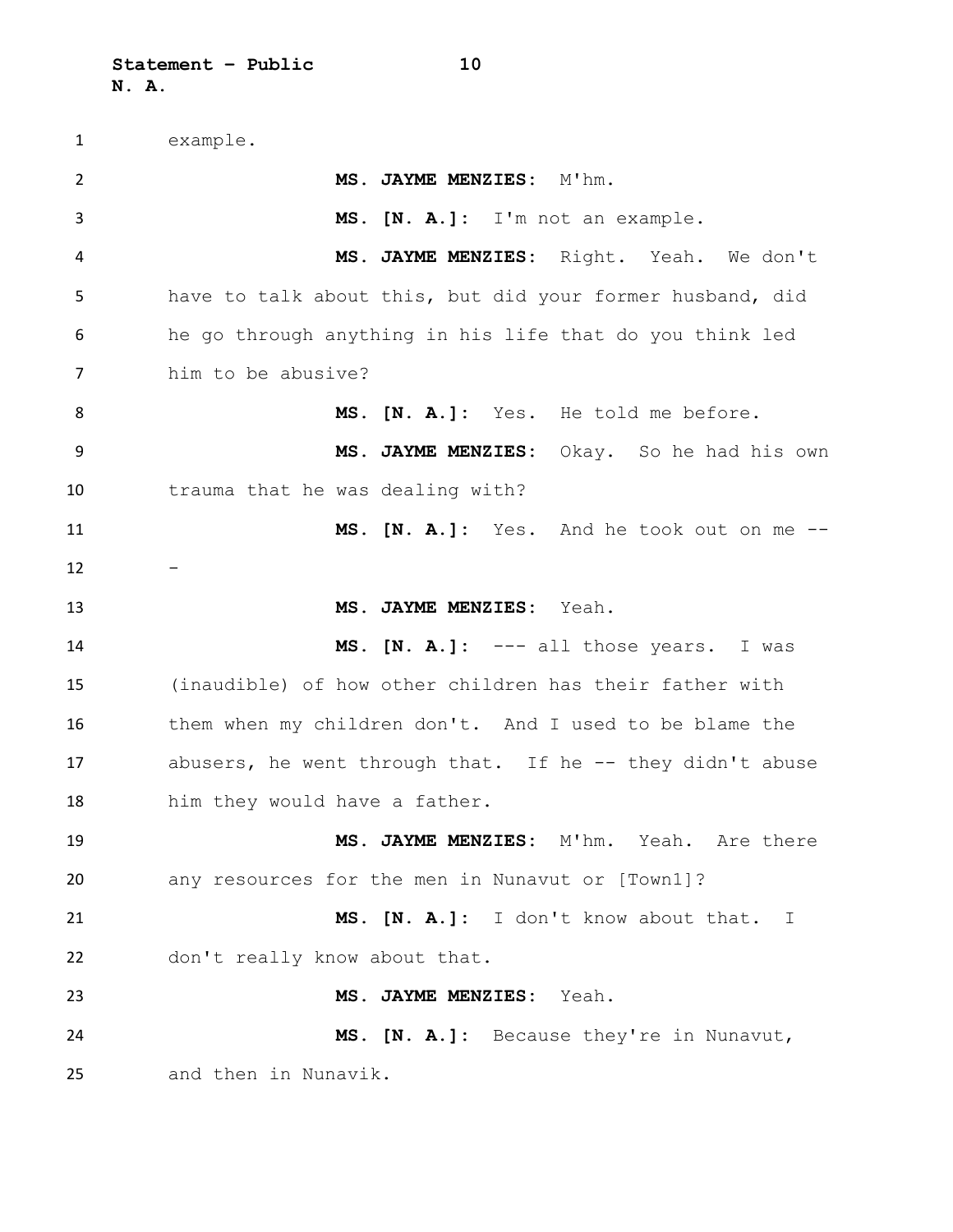| $\mathbf{1}$ | MS. JAYME MENZIES: So -- yeah, we don't                    |
|--------------|------------------------------------------------------------|
| 2            | know if he has $-$ even if he wanted help, you don't know? |
| 3            | MS. [N. A.]: Maybe he has.                                 |
| 4            | MS. JAYME MENZIES: Okay.                                   |
| 5            | MS. [N. A.]: But I didn't want to do                       |
| 6            | anything with him anymore.                                 |
| 7            | MS. JAYME MENZIES: M'hm.                                   |
| 8            | MS. [N. A.]: I also have an anger with me.                 |
| 9            | I have anger with me all those years since I was 18. I     |
| 10           | remember all -- a family who did something wrong to me,    |
| 11           | which I have had to go through in all those years too. I   |
| 12           | can speak about it now, I don't mind that. I can speak     |
|              |                                                            |
| 13           | about it.                                                  |
| 14           | MS. JAYME MENZIES: Okay.                                   |
| 15           | MS. [N. A.]: It made me angry all those                    |
| 16           | years because I didn't think a member of the family would  |
| 17           | do that to me. I wanted to scratch his eyes out each time  |
| 18           | I saw him, and each time I saw him just outside, even      |
| 19           | though he was really far away, I would just get really     |
| 20           | angry, you know.                                           |
| 21           | MS. JAYME MENZIES:<br>M'hm.                                |
| 22           | MS. [N. A.]: I get a real tight, you know,                 |
| 23           | anger.                                                     |
| 24           | And I've learned how to forgive, so                        |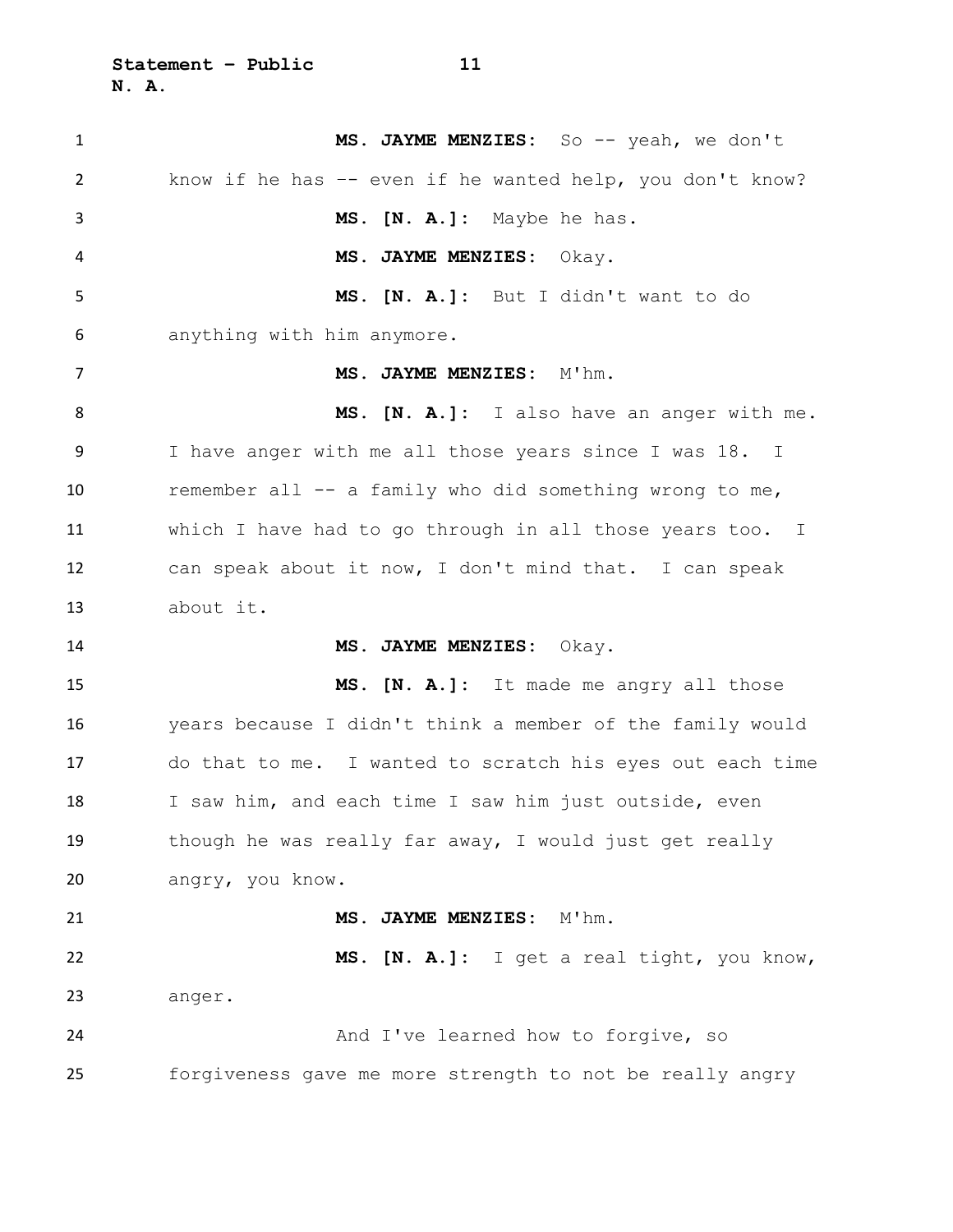**Statement – Public 12 N. A.**

 about it anymore, but I wouldn't forget about it because it's like it's ruined my life, you know. If I were to do something about it today, he would be in prison. **MS. JAYME MENZIES:** M'hm. **MS. [N. A.]:** If I knew how at that time, but they say that even after a lot of years I could charge 7 the man and maybe he would be in prison now, but it's like impossible for me to do that. I don't know. **MS. JAYME MENZIES:** I don't know what happened, but there are a few things that you can charge someone with forever. So the time never runs out. **MS. [N. A.]:** No. **MS. JAYME MENZIES:** For example, if you -- if someone abuses someone sexually, you can still charge that person 60 years later and the time is still okay. **MS. [N. A.]:** I went to high school at the age of 14 to another community. That was the first time I went through sexual abuse, and it happened. And it ruined my life, you know, it ruined my life for the first time. And physically, I got really not kind of normal because I think I was damaged where I had to have, you know, I -- it took a lot of blood from me. **MS. JAYME MENZIES:** M'hm. **MS. [N. A.]:** Each monthly cycles I went through in those years and I lost blood. I was anemic.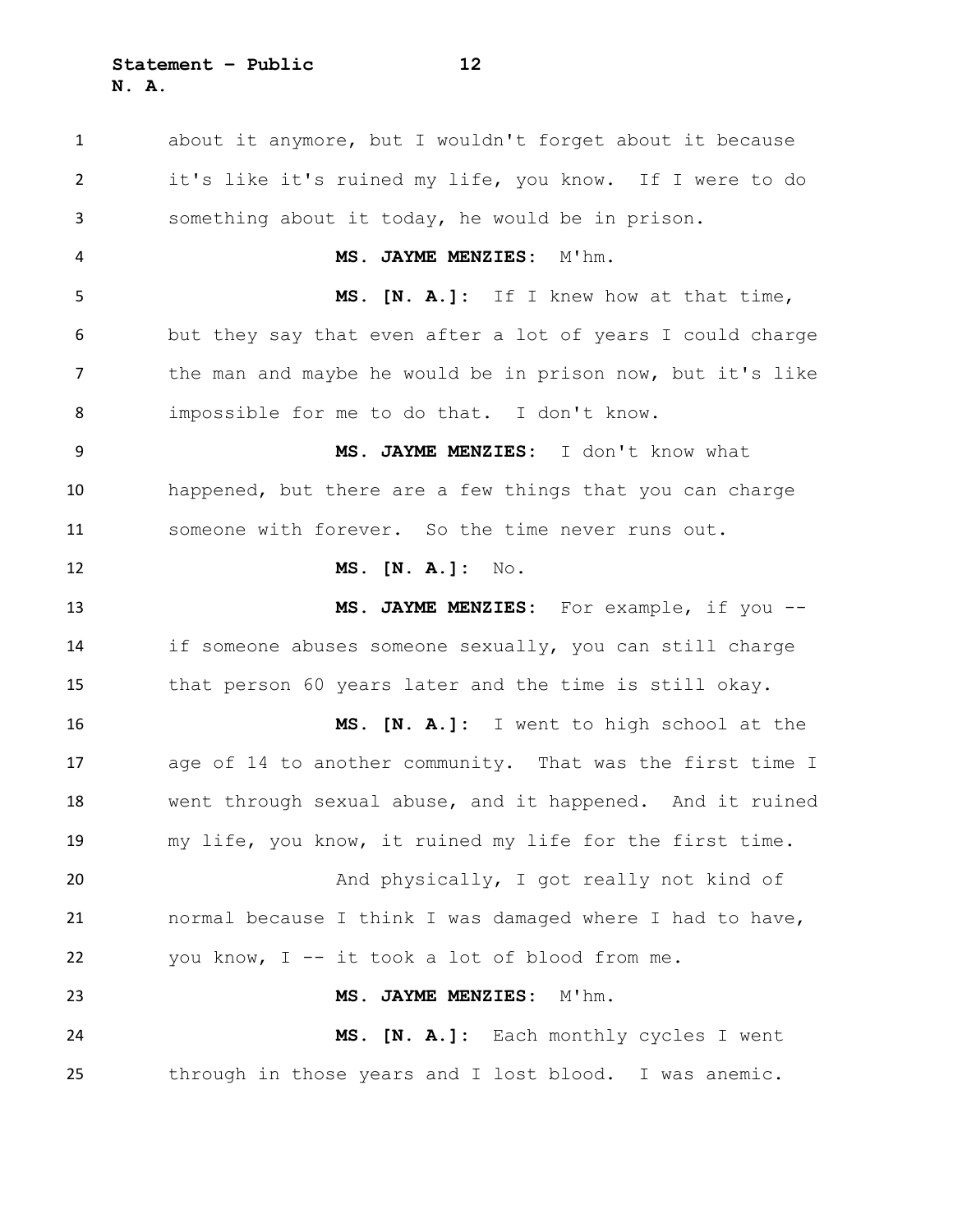**Statement – Public 13 N. A.**

 **MS. JAYME MENZIES:** Okay. **MS. [N. A.]:** I got anemic. My cervix got kind of not really normal, because after that they had to do some surgery in 2003, and I think it was related to that, because -- I'm sure it was related to that. There are so many other angry moments that I've had before that I'm not telling because I don't think I can. **MS. JAYME MENZIES:** Okay. **MS. [N. A.]:** I know a lot of women are going through that, and each time I hear something that they're -- I'm not the only one. 13 MS. JAYME MENZIES: M'hm. **MS. [N. A.]:** And I am not ashamed to tell about it anymore because they're the ones who should be ashamed --- **MS. JAYME MENZIES:** Yes. **MS. [N. A.]:** --- of themselves, not me. Not them -- not women. I consider they should be ashamed of themselves because they did something wrong and ruined our lives. Anger is always there, but I have to deal with it sometimes when -- I get really angry sometimes. I did really get angry, but I try not to do that anymore because it's useless.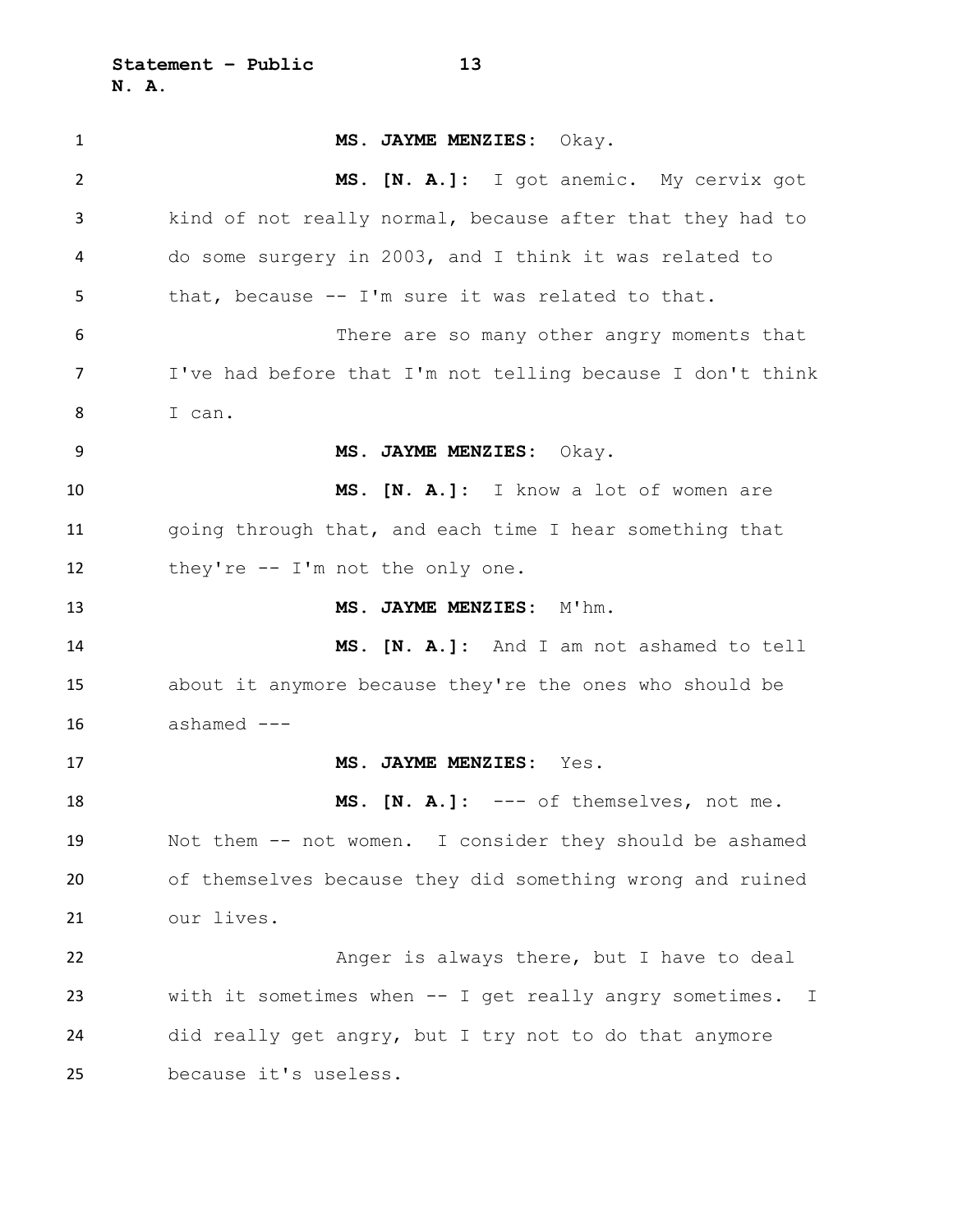| $\mathbf{1}$ | So if ever something like that would happen                |
|--------------|------------------------------------------------------------|
| 2            | to my daughter I would have killed them.                   |
| 3            | MS. JAYME MENZIES:<br>M'hm.                                |
| 4            | MS. [N. A.]: I would have killed the man                   |
| 5            | that did it to her, but it was not possible. She was       |
| 6            | talking to me about it and I believed her.                 |
| 7            | I wish I was there when it happened because                |
| 8            | I could have prevented it, but it's like being helpless. I |
| 9            | think that's it.                                           |
| 10           | MS. JAYME MENZIES: Yeah. Do you mind if I                  |
| 11           | just ask a question? Did this man work at the school that  |
| 12           | you were attending when you were a teenager?               |
| 13           | MS. [N. A.]: No, he was not a attendee, he                 |
| 14           | was a resident of where I went.                            |
| 15           | MS. JAYME MENZIES: So he was also a                        |
| 16           | student?                                                   |
| 17           | MS. [N. A.]: No, he was not also a student.                |
| 18           | He lived in the village.                                   |
| 19           | MS. JAYME MENZIES: Oh, okay. Yeah, he was                  |
| 20           | an adult.                                                  |
| 21           | MS. [N. A.]: We used to go out to a                        |
| 22           | community hall for the evenings ---                        |
| 23           | MS. JAYME MENZIES: Right.                                  |
| 24           | <b>MS.</b> $[N. A.]$ : $---$ and during the weekend,       |
| 25           | along with the young people.                               |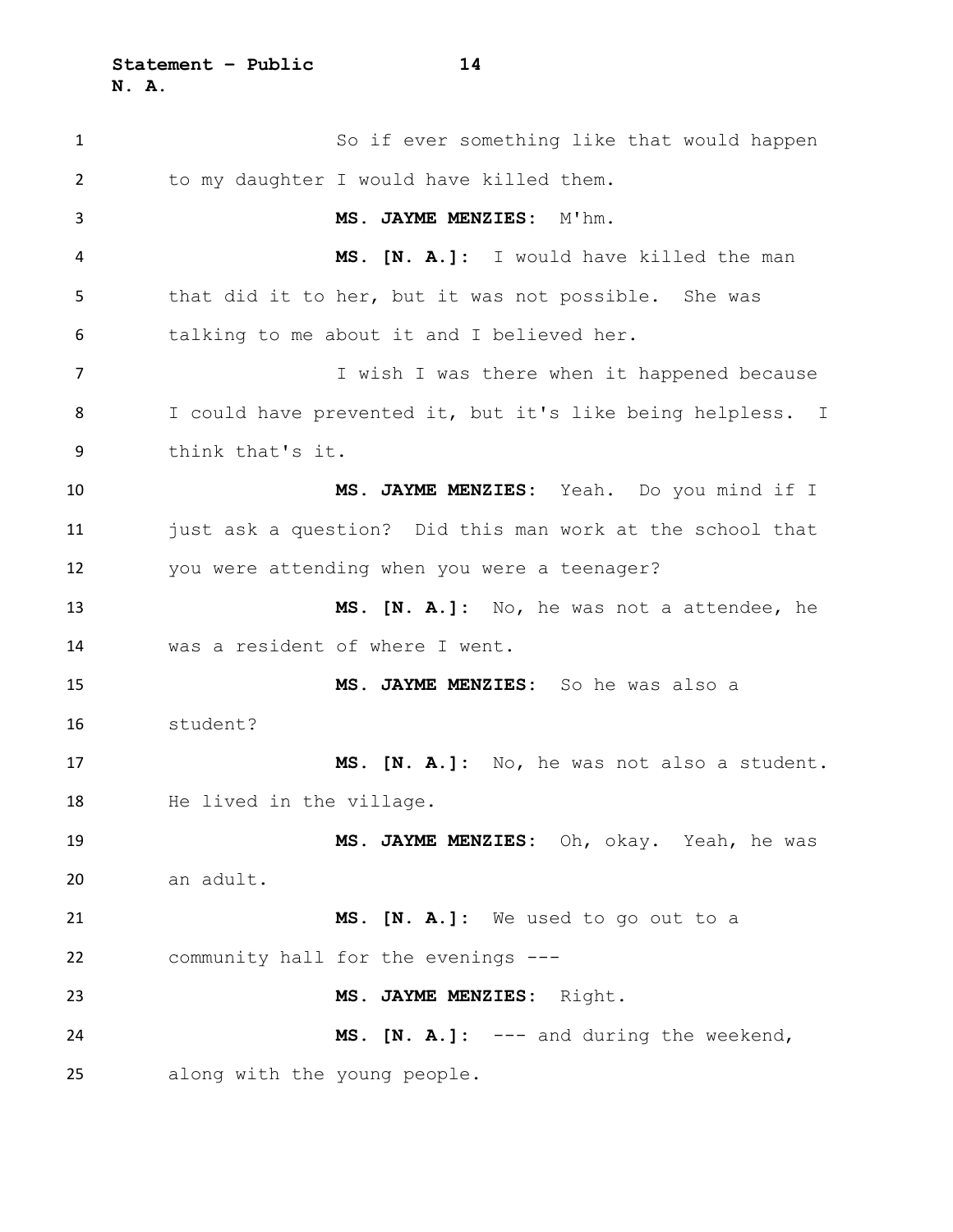**Statement – Public 15 N. A.**

 **MS. JAYME MENZIES:** Yeah, okay. **MS. [N. A.]:** He took me to his house and that's when it happened. And I thought he wouldn't do it because he was intoxicated at the time. **MS. JAYME MENZIES:** Have you ever spoken to a therapist or an Elder or anything about these things? **MS. [N. A.]:** No. I never spoke to an Elder. I went to a healing session here in Montreal just the past years for residential school students --- **MS. JAYME MENZIES:** Okay. **MS. [N. A.]:** --- a gathering. **MS. JAYME MENZIES:** Okay. Was that something that you would like is to have someone to talk to about this specific story? **MS. [N. A.]:** No. **MS. JAYME MENZIES:** No? **MS. [N. A.]:** No. **MS. JAYME MENZIES:** You'd rather not talk about it and not bring it up? **MS. [N. A.]:** I'm not no more -- I'm not ashamed anymore to talk about it. I won't even mind telling the whole world about it, because it was not my fault. **MS. JAYME MENZIES:** Because it wasn't your fault.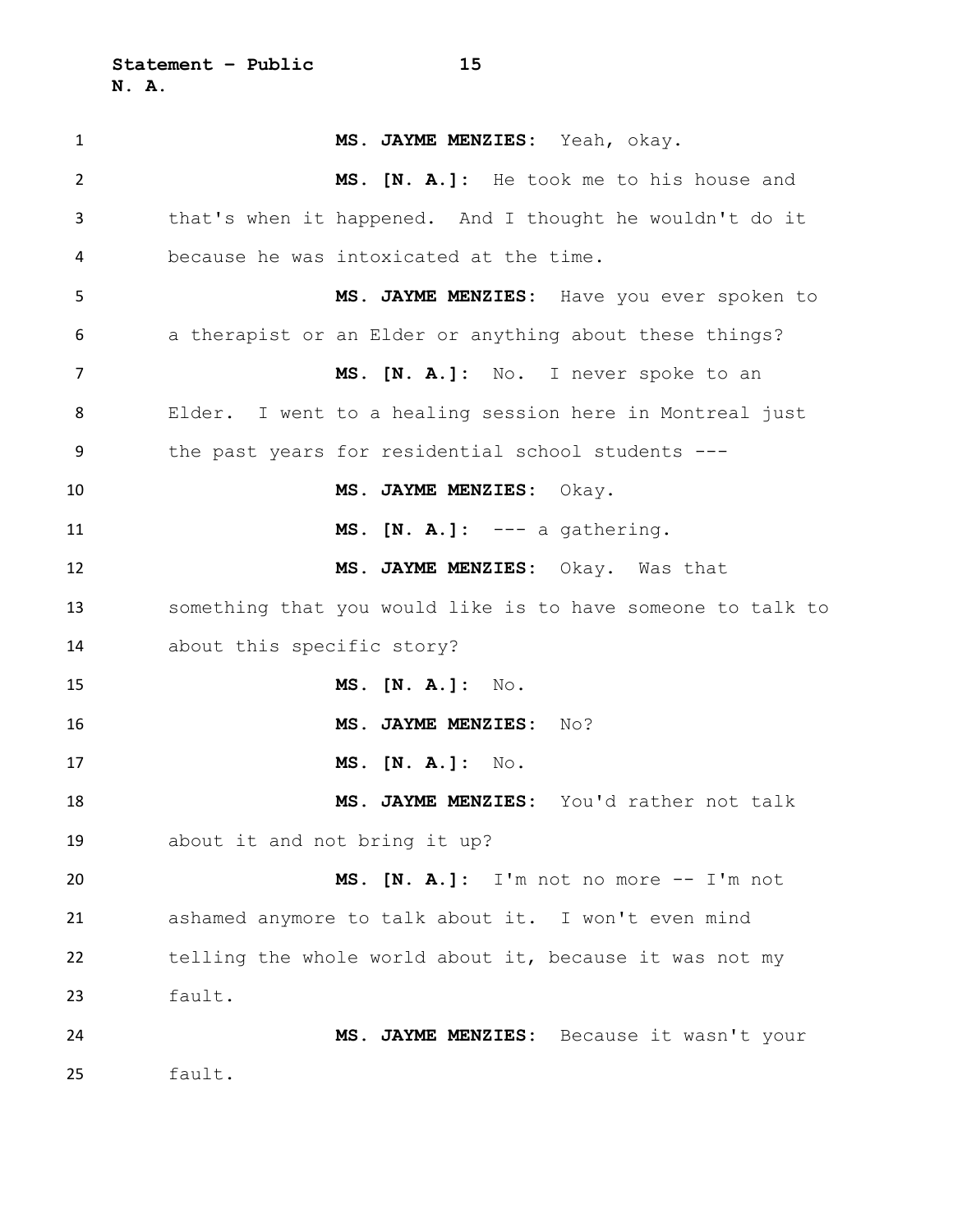| 1              | MS. [N. A.]: No. It was their fault.                   |
|----------------|--------------------------------------------------------|
| $\overline{2}$ | MS. JAYME MENZIES: M'hm.                               |
| 3              | MS. [N. A.]: Let them be ashamed.                      |
| 4              | MS. JAYME MENZIES: M'hm.                               |
| 5              | MS. [N. A.]: I've been ashamed all -- it               |
| 6              | seems like all my life and I don't want to be ashamed. |
| 7              | MS. JAYME MENZIES: M'hm.                               |
| 8              | MS. [N. A.]: I could just point him in the             |
| 9              | face and say I'm ashamed of you, you know.             |
| 10             | MS. JAYME MENZIES: Yeah.                               |
| 11             | MS. [N. A.]: Yeah. I could just say that               |
| 12             | to them if I go. I try to avoid that. It's just in my  |
| 13             | mind if I have the courage to do that.                 |
| 14             | MS. JAYME MENZIES: Right.                              |
| 15             | MS. [N. A.]: If I'm in front of him I would            |
| 16             | just do that, but it doesn't happen.                   |
| 17             | MS. JAYME MENZIES: Yeah.                               |
| 18             | MS. [N. A.]: So I'll encourage other women             |
| 19             | to be not ashamed of themselves.                       |
| 20             | MS. JAYME MENZIES: M'hm. How are you doing             |
| 21             | now? How are you doing these days?                     |
| 22             | MS. [N. A.]: These days, I'm doing just                |
| 23             | fine.                                                  |
| 24             | MS. JAYME MENZIES:<br>Yeah.                            |
| 25             | MS. [N. A.]: Yeah. I'm just doing fine. I              |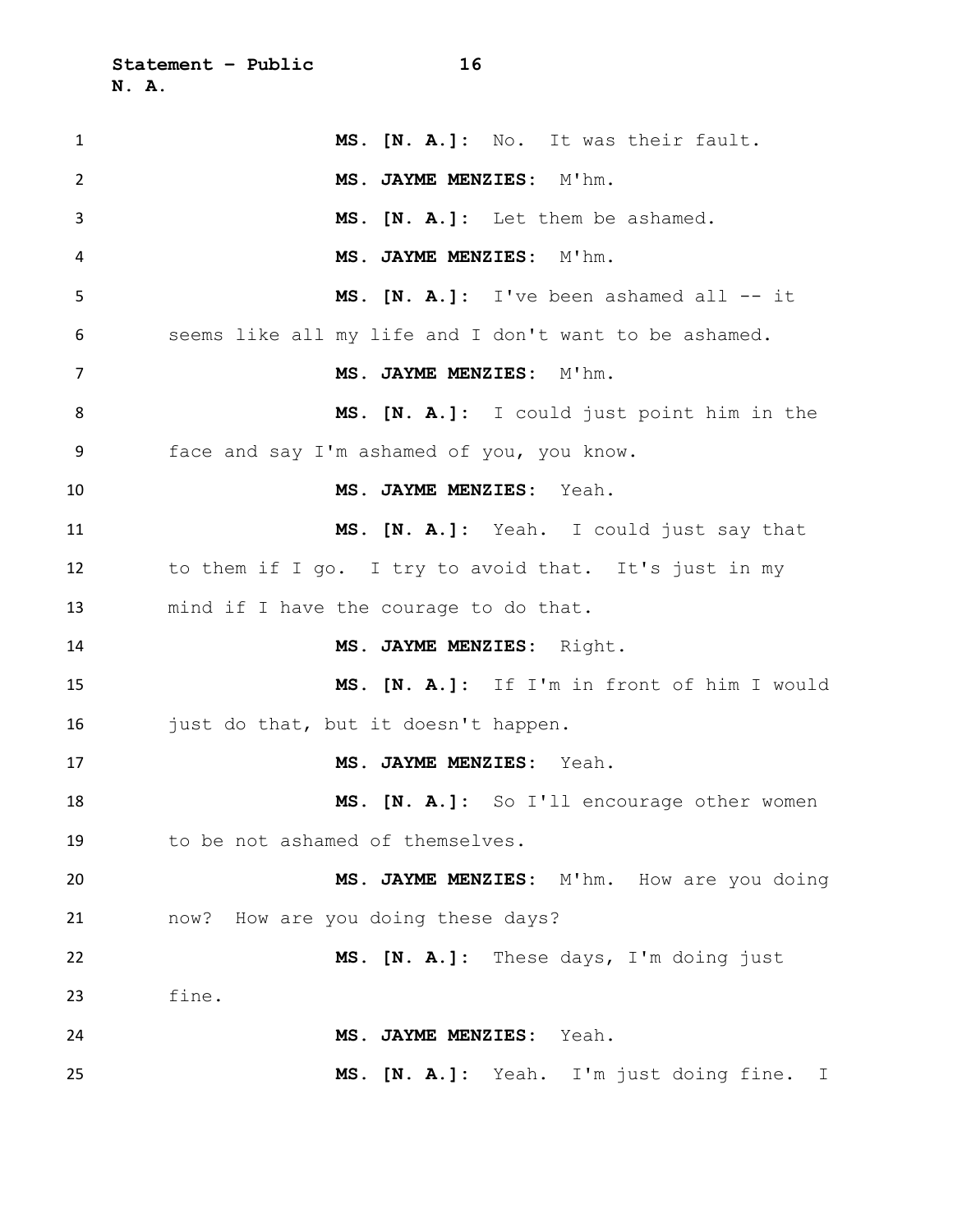**Statement – Public 17 N. A.**

| $\mathbf{1}$   | can say I'm just doing fine.                                |
|----------------|-------------------------------------------------------------|
| $\overline{2}$ | MS. JAYME MENZIES: Okay.                                    |
| 3              | MS. [N. A.]: Yeah.                                          |
| 4              | MS. JAYME MENZIES: Do you have the support                  |
| 5              | you need if you need it?                                    |
| 6              | MS. [N. A.]: Yes.                                           |
| $\overline{7}$ | MS. JAYME MENZIES: You do?                                  |
| 8              | MS. [N. A.]: Yes, I do.                                     |
| 9              | MS. JAYME MENZIES: Okay.                                    |
| 10             | MS. [N. A.]: Yes.                                           |
| 11             | MS. JAYME MENZIES: Good. Is there anything                  |
| 12             | else you wanted to share with -- even -- so the             |
| 13             | commissioners will watch this, so even if it's anything --  |
| 14             | even if you have any recommendations for them or any direct |
| 15             | message to the Inquiry, the Commissioner?                   |
| 16             | MS. [N. A.]: The -- yes. For the young                      |
| 17             | Inuit or non-Inuit who live in Montreal and for anywhere up |
| 18             | North, I want them to be aware of how -- what surroundings  |
| 19             | they are in, because there are murdered girls, women who    |
| 20             | are being raped and who are going through molestation,      |
| 21             | especially for the small girls. I want their parents,       |
| 22             | their mothers to teach them, to let them know to be aware   |
| 23             | of what surroundings they are in.                           |
| 24             | MS. JAYME MENZIES: M'hm.                                    |
| 25             | MS. [N. A.]: And it's like I'm wanting them                 |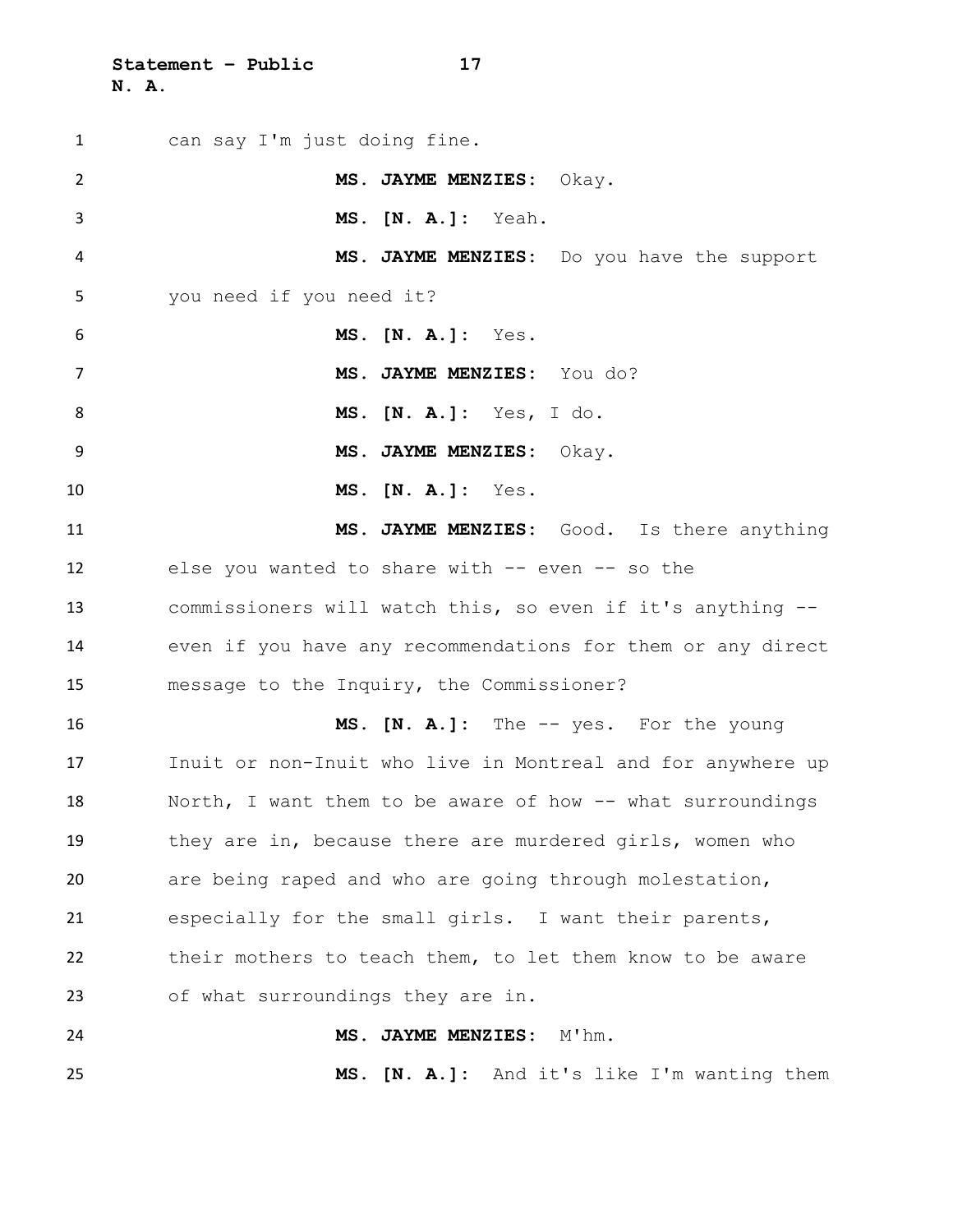**Statement – Public 18 N. A.**

| $\mathbf{1}$   | to know to be aware of -- not to be in a situation where |
|----------------|----------------------------------------------------------|
| $\overline{2}$ | they could be in a sexual abuse. I want them to be safe. |
| 3              | MS. JAYME MENZIES: Thank you.                            |
| 4              | MS. [N. A.]: Yes, thank you.                             |
| 5              | MS. JAYME MENZIES: M'hm. Is that all?                    |
| 6              | MS. [N. A.]: Yes.                                        |
| $\overline{7}$ | MS. JAYME MENZIES: You're good?                          |
| 8              | MS. [N. A.]: For now, yes.                               |
| -9             | MS. JAYME MENZIES: For now?                              |
| 10             | MS. [N. A.]: Yes.                                        |
| 11             | MS. JAYME MENZIES: Okay. I'll turn this                  |
| 12             | off for now.                                             |
| 13             | --- Upon adjourning at 2:50 p.m.                         |
| 14             |                                                          |
| 15             |                                                          |
| 16             |                                                          |
| 17             |                                                          |
| 18             |                                                          |